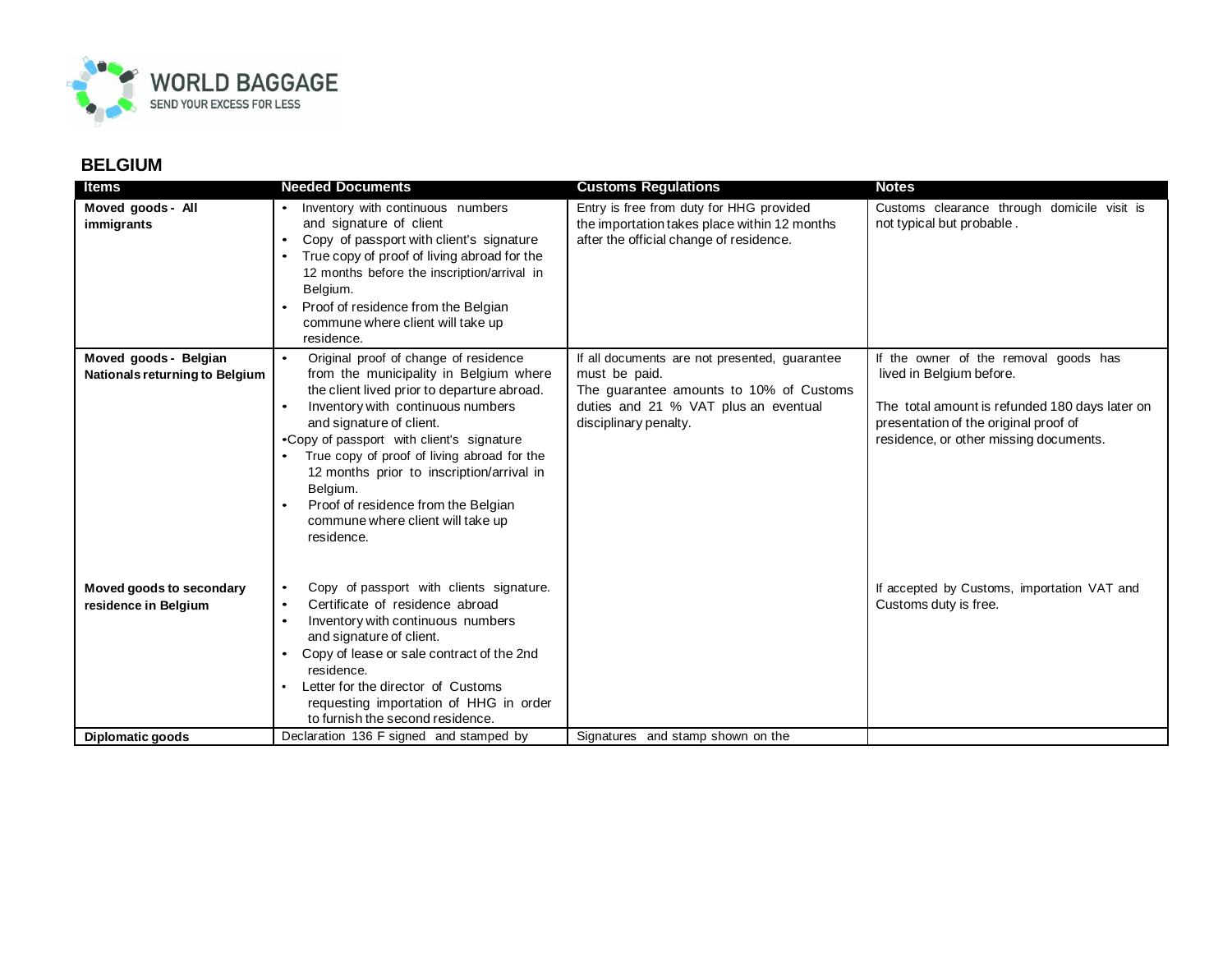

| <b>Items</b>                          | <b>Needed Documents</b>                                                                                                                                                                                                                                                                                                                                                                                                                                                                                | <b>Customs Regulations</b>                                                                                                                                                                                                                                                                                                                                                                                                                                                                                                                                                | <b>Notes</b>                                                                                                                                                                                                                                                                                                                                                                                                                                                                                                                                                                           |
|---------------------------------------|--------------------------------------------------------------------------------------------------------------------------------------------------------------------------------------------------------------------------------------------------------------------------------------------------------------------------------------------------------------------------------------------------------------------------------------------------------------------------------------------------------|---------------------------------------------------------------------------------------------------------------------------------------------------------------------------------------------------------------------------------------------------------------------------------------------------------------------------------------------------------------------------------------------------------------------------------------------------------------------------------------------------------------------------------------------------------------------------|----------------------------------------------------------------------------------------------------------------------------------------------------------------------------------------------------------------------------------------------------------------------------------------------------------------------------------------------------------------------------------------------------------------------------------------------------------------------------------------------------------------------------------------------------------------------------------------|
|                                       | official with authority of the Embassy, and by<br>the customer.                                                                                                                                                                                                                                                                                                                                                                                                                                        | declaration 136 F must be on record at the<br>Customs office, where the importation takes<br>place.                                                                                                                                                                                                                                                                                                                                                                                                                                                                       |                                                                                                                                                                                                                                                                                                                                                                                                                                                                                                                                                                                        |
| <b>Bridal clothes and</b><br>presents | Marriage Certificate and same documents as for<br>Removal Goods<br>Also the record must show the value of each<br>item and must be endorsed "These are<br>wedding gifts".                                                                                                                                                                                                                                                                                                                              | Entry is free from duty provided that:<br>• The country of origin is granting the same<br>rights (this does not apply to private vehicles<br>and cattle, wedding presents, and goods to<br>be used for commercial purposes).<br>The importation is made 60 days prior to<br>the marriage or within 120 days after.<br>• The Items correspond in nature and<br>quantity to the social standing of the party<br>concerned.<br>No items' value may exceed BF 450.000<br>(11.155 EURO).<br>• Items are manifestly part of their<br>HHG.<br>• Liquor or alcohol is prohibited. | Entry free form duty is only granted once, on the<br>occasion of the marriage.<br>Shipment may be imported under one<br>name or both names.                                                                                                                                                                                                                                                                                                                                                                                                                                            |
| <b>Heirlooms/Bequest</b>              | Death certificate<br>$\bullet$<br>Inventory in two copies(with signature).<br>Certificate from the Town Hall of his place<br>$\bullet$<br>of residence or proof of identity issued<br>before the death (proving that the heir<br>is an inhabitant of the Belgo-Luxemburg<br>Economic-Union).<br>Proof that the customer is an heir.<br>$\bullet$<br>through an attestation from a notary or<br>certified copy or extract of the declaration of<br>succession.<br>Application form for duty free entry. | Entry is free from duty provided that:<br>• The items are already been used.<br>• The recipient of the exemption has his<br>principal residence in the Belgo-<br>Luxemburg - Economic-Union.<br>The importation takes place within 180 days<br>of the date at which the goods were<br>at the disposal of the heir.<br>The exemption does not apply to items to be<br>used for profitable purposes, such as<br>commercial vehicle, semi-finished and<br>finished products, raw, cattle and agricultural<br>equipment.                                                      | The date at which the goods are at the<br>disposal of the heirs can be any of the following:<br>date of solution of disputes<br>date of the death<br>date of the consignation of payment of the<br>death duties<br>date of issue of the export permit, given<br>that, in regards to the last 3 dates, the party<br>involved has not adjourned these due to<br>negligence or fault.<br>Objects, which for humanitarian reasons and<br>with the consent of the heirs, remain in use by<br>the surviving spouse, can be imported within 6<br>months of the date at which the objects were |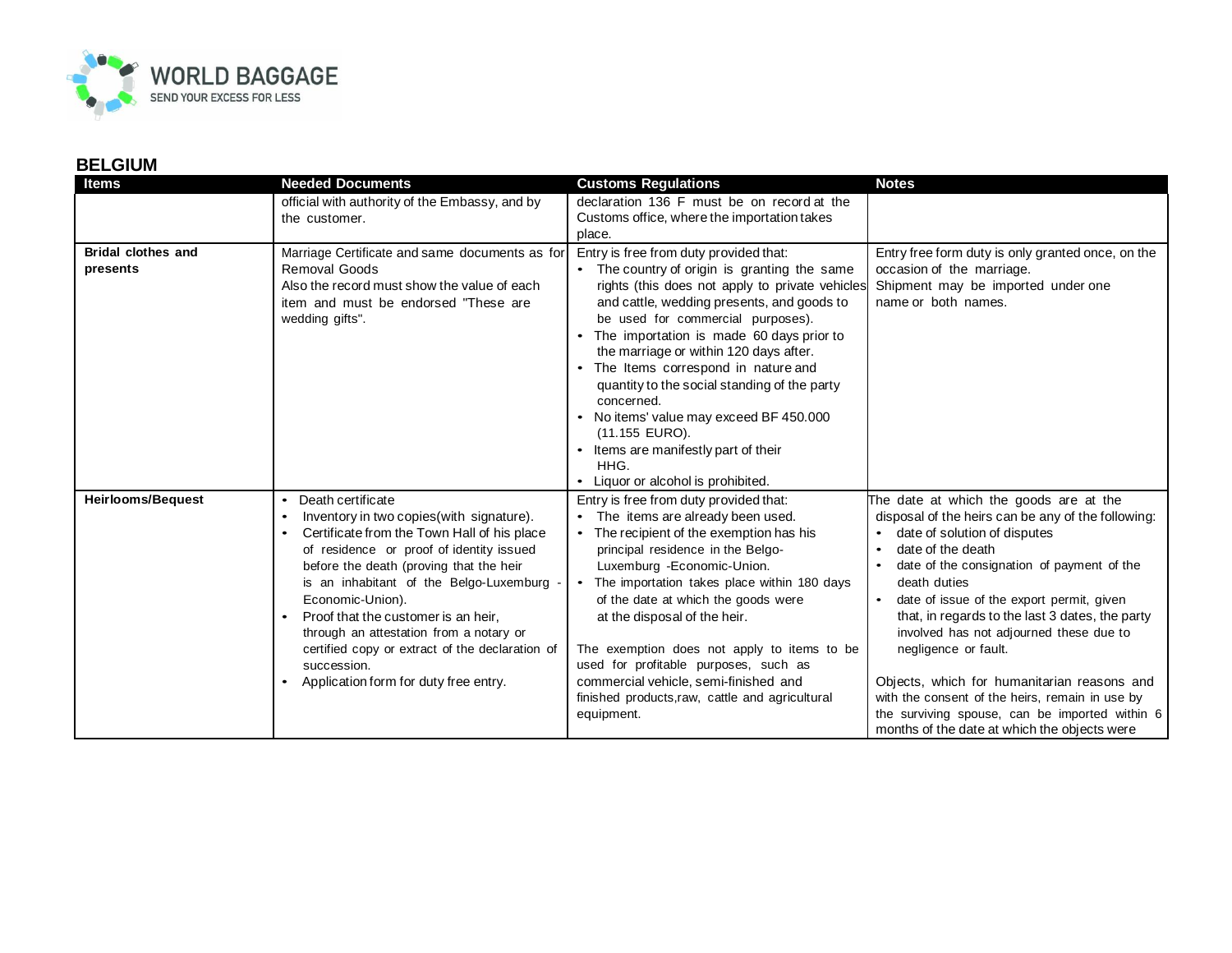

| <b>Items</b>                           | <b>Needed Documents</b>                                                                                                                                                                                                                                                                                                                                                                                                                                                                                                                                                                                                                                                     | <b>Customs Regulations</b>                                                                                                                                                                                                      | <b>Notes</b>                                                                                                                                                                                    |
|----------------------------------------|-----------------------------------------------------------------------------------------------------------------------------------------------------------------------------------------------------------------------------------------------------------------------------------------------------------------------------------------------------------------------------------------------------------------------------------------------------------------------------------------------------------------------------------------------------------------------------------------------------------------------------------------------------------------------------|---------------------------------------------------------------------------------------------------------------------------------------------------------------------------------------------------------------------------------|-------------------------------------------------------------------------------------------------------------------------------------------------------------------------------------------------|
|                                        |                                                                                                                                                                                                                                                                                                                                                                                                                                                                                                                                                                                                                                                                             |                                                                                                                                                                                                                                 | placed at the disposal of the heirs.<br>The same tolerance applies to objects left at<br>the disposal of the person surviving a close<br>relationship he or she lived with.                     |
| Household effects and new<br>furniture | Proof of purchase (Original copy).                                                                                                                                                                                                                                                                                                                                                                                                                                                                                                                                                                                                                                          | Liable for payment of Customs duty and VAT.                                                                                                                                                                                     | Exact percentage depends on the nature of<br>the items.                                                                                                                                         |
| Antiquity                              | Proof of Purchase with supplier's signature.<br>$\bullet$<br>Certificate of age (showing that the items<br>are more than 100 years old).                                                                                                                                                                                                                                                                                                                                                                                                                                                                                                                                    | Antiques can be imported without customs duty,<br>but subject to VAT.                                                                                                                                                           | VAT is 6%.                                                                                                                                                                                      |
| Valued metal objects                   |                                                                                                                                                                                                                                                                                                                                                                                                                                                                                                                                                                                                                                                                             | Entry is free from duty provided that:<br>• Items are manifestly part of their<br>HHG.<br>Items correspond in nature and quantity<br>to the social standing of the party<br>involved.                                           |                                                                                                                                                                                                 |
| <b>Cars/Motor cars</b>                 | Passport with client's<br>$\bullet$<br>signature.<br>Motorcars must be shown on the inventory,<br>with chassis number, mark, motor number<br>and type and color of the coachwork.<br>Insurance document valid for 180 days<br>$\bullet$<br>prior to the car's importation.<br>True copy of certificate of title.<br>$\bullet$<br>European or Belgian insurance document<br>and the pink inscription form.<br>Sales contract/ proof of purchase.<br>$\bullet$<br>Proof of residence from the Belgian<br>$\bullet$<br>commune where client will take up<br>residence.<br>Authorized proof of living abroad during 12<br>months before the arrival/registration in<br>Belgium. | Entry is free from duty if the owners have had<br>the car for their own use and in possession for<br>at least 180 days prior to the change of<br>residence and that taxes (sales tax or VAT)<br>were paid in country of origin. | Customer must also be importing removal<br>goods in order to get a VAT and import<br>without any customs duty.<br>If feasible, license plates needs to be kept on<br>the car to avoid troubles. |
| Other motor vehicles, except           | Customs form (Benelux 4 certificate issued                                                                                                                                                                                                                                                                                                                                                                                                                                                                                                                                                                                                                                  | For trailers, entry is free from duty provided:                                                                                                                                                                                 |                                                                                                                                                                                                 |